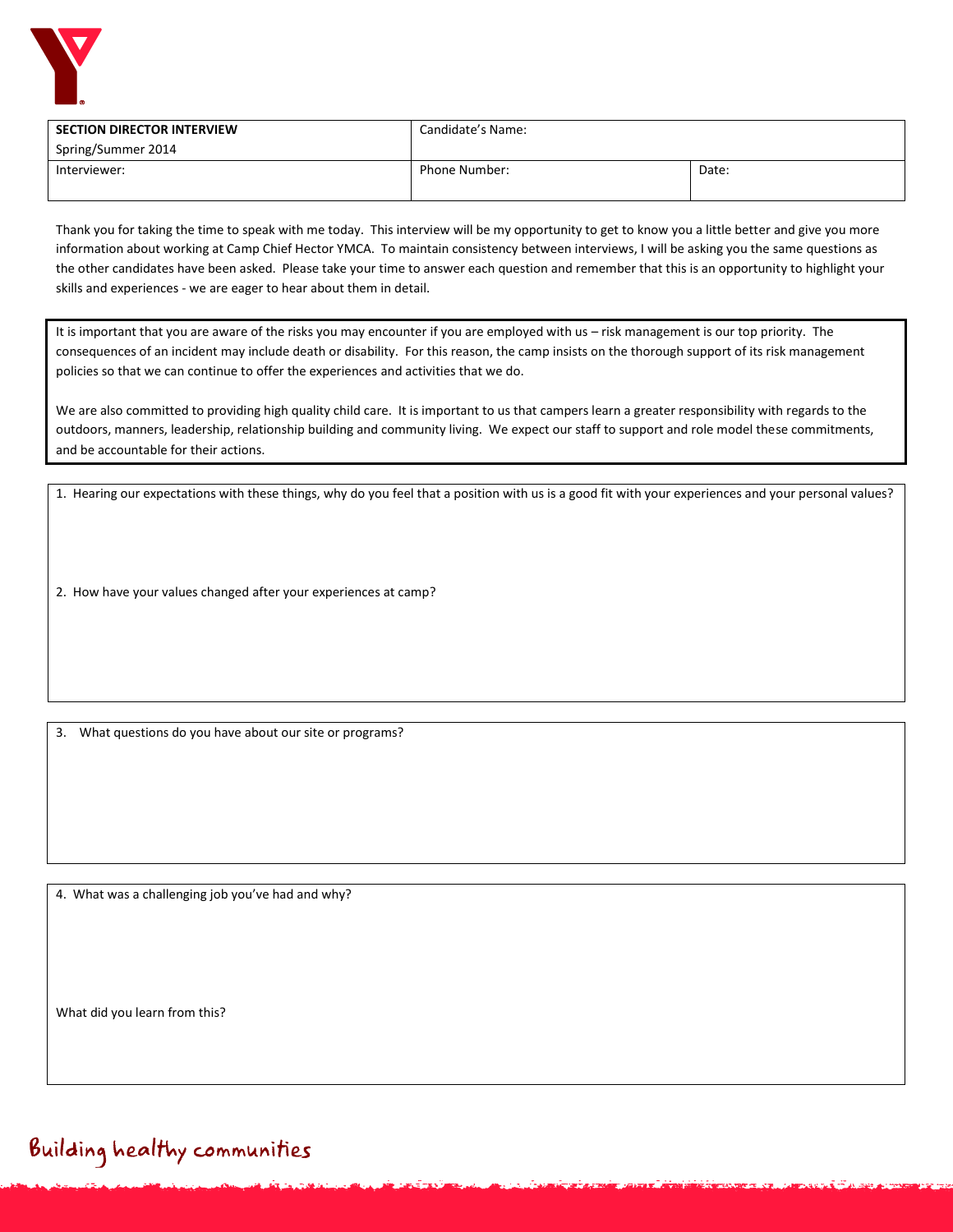

|  |  | 5. What was the least challenging job you've had and why? |  |  |
|--|--|-----------------------------------------------------------|--|--|
|--|--|-----------------------------------------------------------|--|--|

What did you learn from this?

8. Describe a mistake you made in dealing with people.

What did you learn from it?

9. In what situation did you find that you had to overcome major obstacles to meet your objectives? What did you do and what did you learn? 1.

2.

| 10. Can you tell me about a time when you received growth-oriented feedback and what you did after having received it? |                     |  |  |
|------------------------------------------------------------------------------------------------------------------------|---------------------|--|--|
|                                                                                                                        | 1.                  |  |  |
|                                                                                                                        |                     |  |  |
|                                                                                                                        |                     |  |  |
|                                                                                                                        | What did you learn? |  |  |
|                                                                                                                        |                     |  |  |
|                                                                                                                        | 2.                  |  |  |
|                                                                                                                        |                     |  |  |
|                                                                                                                        |                     |  |  |
|                                                                                                                        |                     |  |  |
|                                                                                                                        | What did you learn? |  |  |
|                                                                                                                        |                     |  |  |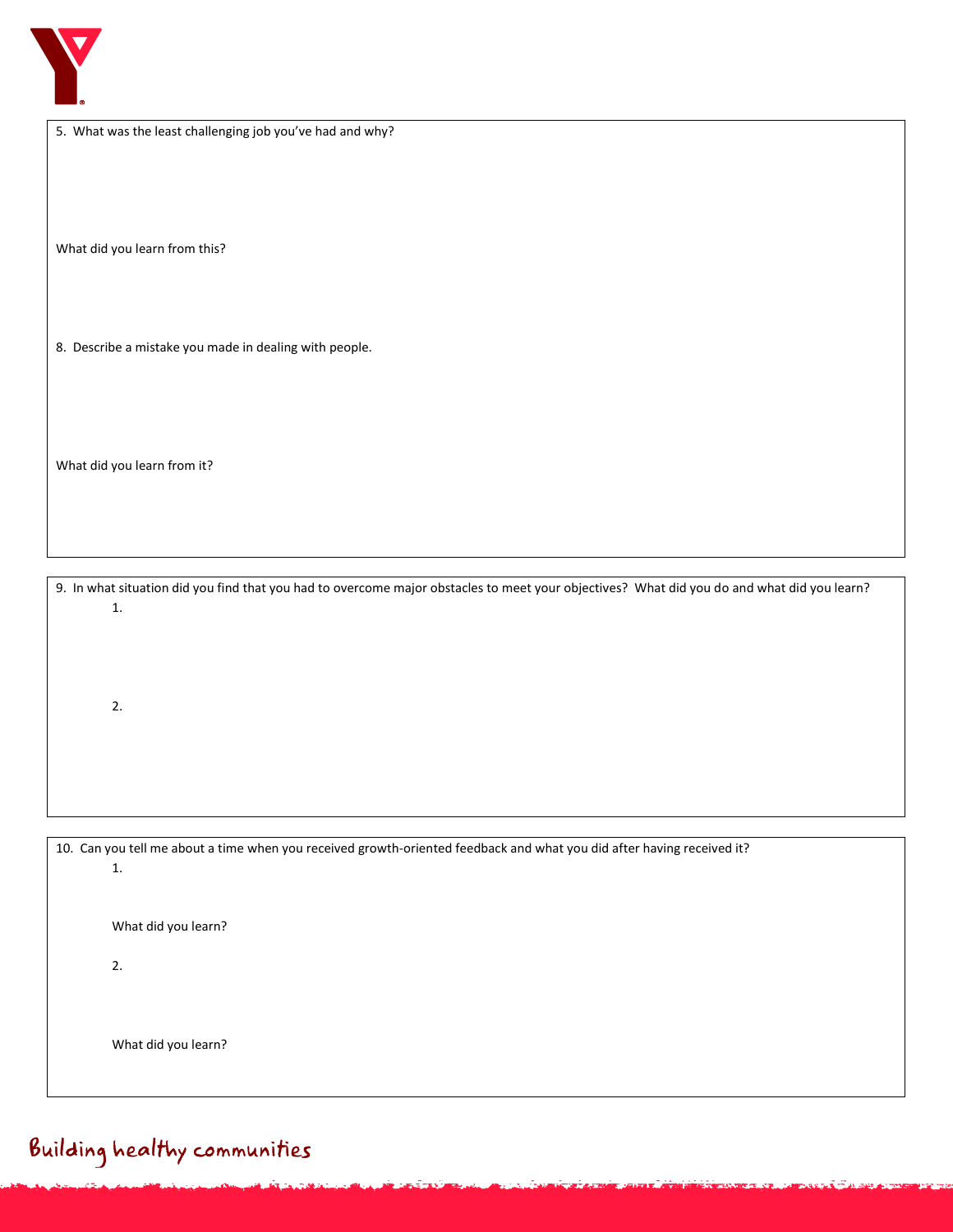

| 1.                                                                                                                                               |
|--------------------------------------------------------------------------------------------------------------------------------------------------|
|                                                                                                                                                  |
|                                                                                                                                                  |
|                                                                                                                                                  |
| 2.                                                                                                                                               |
|                                                                                                                                                  |
|                                                                                                                                                  |
|                                                                                                                                                  |
|                                                                                                                                                  |
|                                                                                                                                                  |
|                                                                                                                                                  |
| 12. Have you experienced a lack of energy and focus? What did you do?                                                                            |
|                                                                                                                                                  |
|                                                                                                                                                  |
|                                                                                                                                                  |
|                                                                                                                                                  |
|                                                                                                                                                  |
|                                                                                                                                                  |
| 13. Camp Chief Hector YMCA has a strong outripping component to its programs and has many on-site camp activities. Please take a few moments     |
| to describe any previous experiences you have with camp activities and tripping.                                                                 |
| (Hiking, canoeing, horseback riding, environmental education, arts and crafts, archery, swimming, climbing, high and low ropes course, challenge |
| course, campfires, camp songs, group games, storytelling, drama, tipi living, group management, behaviour management).                           |
|                                                                                                                                                  |
|                                                                                                                                                  |
|                                                                                                                                                  |
|                                                                                                                                                  |
|                                                                                                                                                  |
|                                                                                                                                                  |
|                                                                                                                                                  |
|                                                                                                                                                  |
|                                                                                                                                                  |
| When have you demonstrated risk management while on trip/on site?                                                                                |
|                                                                                                                                                  |
| What leadership skills have you learned from tripping?                                                                                           |
|                                                                                                                                                  |
| 14. What do you feel are important qualities for a supervisor to have?                                                                           |
|                                                                                                                                                  |
|                                                                                                                                                  |
|                                                                                                                                                  |
|                                                                                                                                                  |
|                                                                                                                                                  |
|                                                                                                                                                  |
|                                                                                                                                                  |
|                                                                                                                                                  |
| 15. Where do you see your strengths and areas needing growth for this type of position?                                                          |
|                                                                                                                                                  |
|                                                                                                                                                  |
|                                                                                                                                                  |
|                                                                                                                                                  |
|                                                                                                                                                  |
|                                                                                                                                                  |

11. Describe a situation where you tried to help someone develop and change. What strategies did you use to give them support and feedback?